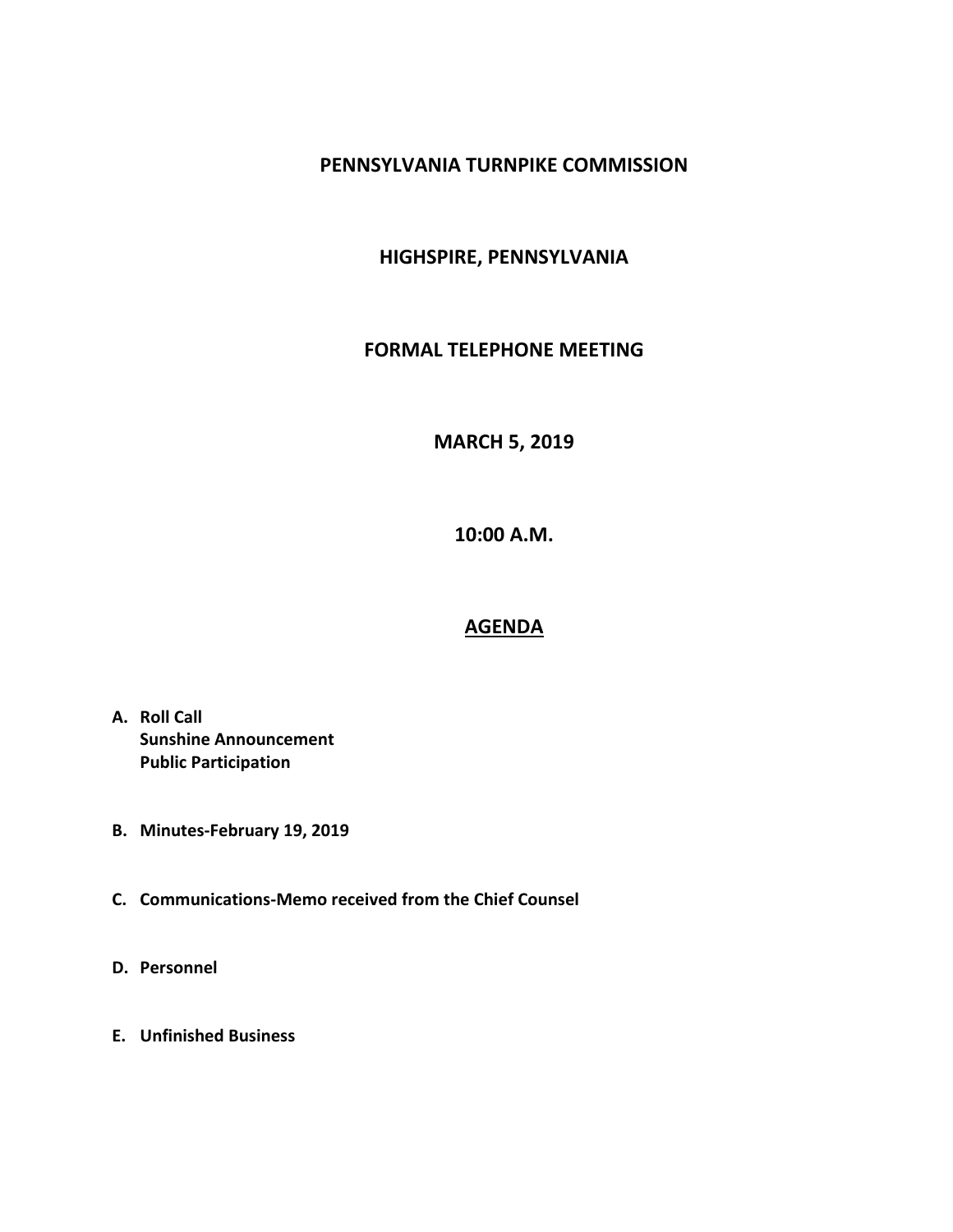- **1. Approve the Change Orders and Final Payments for the items listed in memos "a" through "c":**
	- **a. Change Order #9 and Final Payment for Contract #T-129.00T001-3-06 for the New Baltimore Slope remediation from MP 127.23 to MP 129.37 with Independence Excavating, Inc. for a decrease of \$187,390.92 to balance items to actual work completed and repairs to Cider Road Bridge; for a final contract value of \$30,825,425.67 and final amount due to the contractor of \$227,223.73;**
	- **b. Change Order #8 for Contract #S-006.00X002-3-09 for construction of the Southern Beltway, Section 55C1-1, between MP S14.24 and MP S16.06 with The Beaver Excavating Company, for a 25-day time extension;**
	- **c. Change Order #2 and Final Payment for Contract #T-288.10S001-3-02 for redecking of Bridge EB-548 at MP 288.10 with Deblin, Inc., for a decrease of \$3,407.18 to balance items to actual work completed and changes for post mounted signs and guiderail realignment; for a final contract value of \$1,509,416.18 and final amount due to the contractor of \$47,203.31.**
- **2. Approve the negotiation and execution of the Agreements and an Amendment for the items listed in memos "a" through "c":**
	- **a. Supplemental Agreement with G. R. Sponaugle & Sons, Inc. for HVAC repair services for the CAB, TIP and East Park Drive, for an increase of \$200,000.00 for the equipment repair/replacement services during 2018;**
	- **b. Joint Funding Agreement with U.S. Geological Survey (USGS) for acquisition of high-resolution digital elevation data for counties in northcentral PA to aid in roadway planning; at a not-toexceed amount of \$200,000.00;**
	- **c. Amendment to our Agreement with I.B. Abel for cabling maintenance and communications systems installation, exercising the option to renew the agreement for an additional 2-years (August 23, 2019 – August 22, 2021), for an additional \$3,500,000.00, increasing the not-toexceed amount to \$8,750,000.00.**
- **3. Approve the Right-of-Way Requests for the items listed in memos "a" through "d":**
	- **a. Acquisition of Right-of-Way #14111-B (Municipality of Monroeville), a total take parcel necessary for the total reconstruction project from MP 57.00 to MP 67.00 by authorizing payment of \$3,500.00 representing Section 710 statutory damages to Barone Murtha Shonberg & Associates;**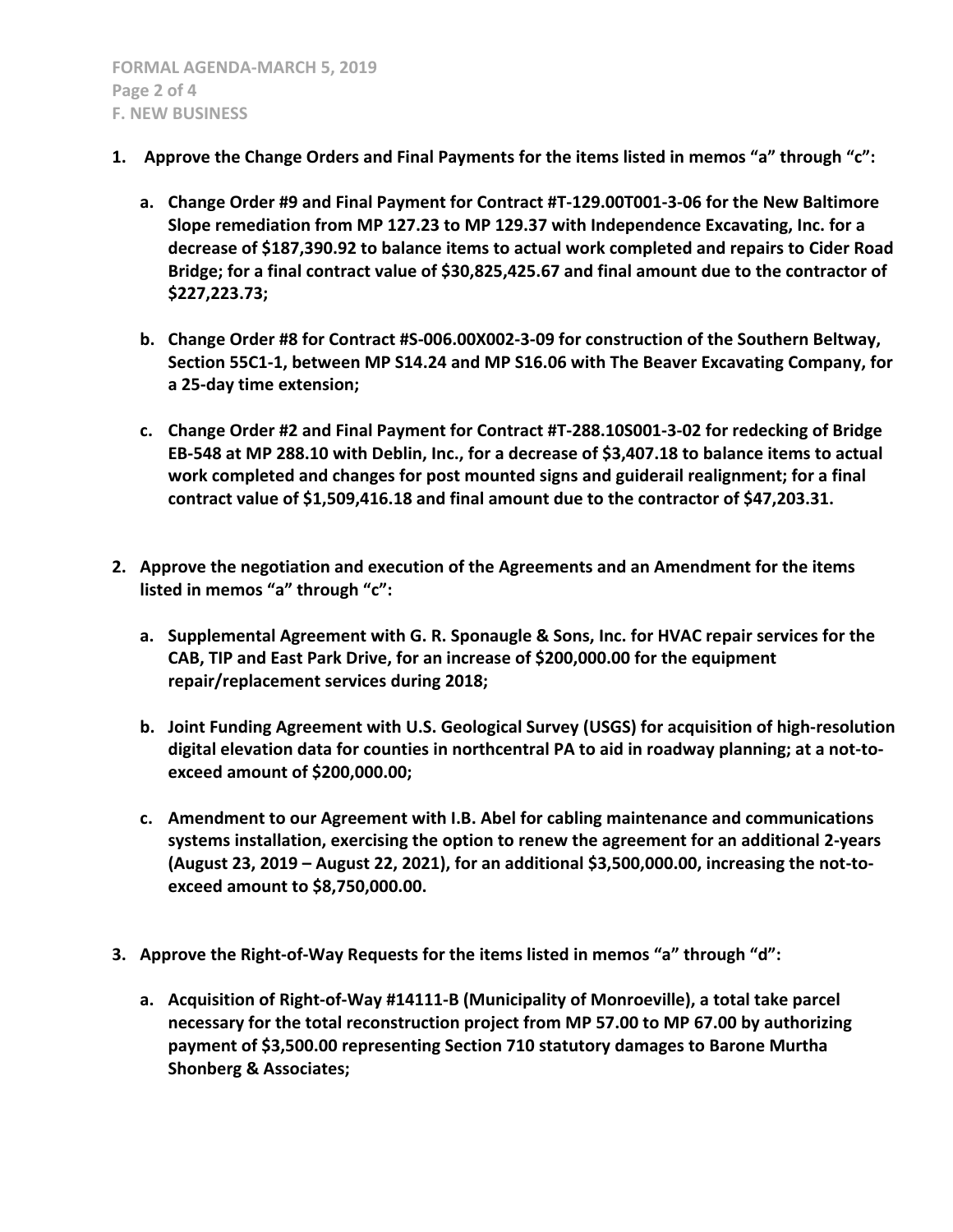- **b. Acquisition of Right-of-Way #6007-A-RA (Neal R. & Beverly A. Coy), a partial take parcel necessary for the total reconstruction from MP 302.00 to MP 308.00 by authorizing payment of \$8,464.38 representing fair market value and pro-rated taxes to Neal R. & Beverly A. Coy; authorize the appropriate Commission officials to sign the Agreement of Sale and other documents that may be required for closing; authorize the payment of additional statutory damages as calculated by the Right-of-Way Administrator and approved by the Chief Counsel; and payment of fair market value to the property owners is contingent upon the delivery of a deed as prepared by the Legal Department;**
- **c. Acquisition of Right-of-Way #14S337 (James F. & Nancy A. Pepke), a total take parcel necessary for construction of the Mon/Fayette Expressway, Rt. 51 to I-376, by authorizing payment of \$80,173.04 representing fair market value, pro-rated taxes and recording fees to Closure Settlement LLC, escrow agent; also authorize payment of \$2,160.00 representing loss of rent and residential fixed move to James F. & Nancy A. Pepke; authorize the appropriate Commission officials to execute the Agreement of Sale and other documents that may be required for closing; authorize the payment of additional statutory damages as calculated by the Right-of-Way Administrator and approved by the Chief Counsel; and payment of fair market value to the property owners is contingent upon their delivery of a deed as prepared by the Legal Department;**
- **d. Acquisition of Right-of-Way #14S230 (Barbara R. Rubish-Tepedino & Michael Tepedino), a total take parcel necessary for construction of the Mon/Fayette Expressway, Rt. 51 to I-376, by authorizing payment of \$70,487.65 representing fair market value, pro-rated taxes and recording fees to Universal Settlement Services of PA LLC; authorize the appropriate Commission officials to execute the Agreement of Sale and other documents that may be required for closing; authorize the payment of additional statutory damages as calculated by the Right-of-Way Administrator and approved by the Chief Counsel; and payment of fair market value to the property owners is contingent upon the delivery of a deed as prepared by the Legal Department.**
- **4. Approve advertising for the items listed in memos "a" and "b":**
	- **a. Insurance broker to procure and negotiate employee insurances and benefit services;**
	- **b. Administrator of the Commission's Project Collaboration Systems (PCS).**